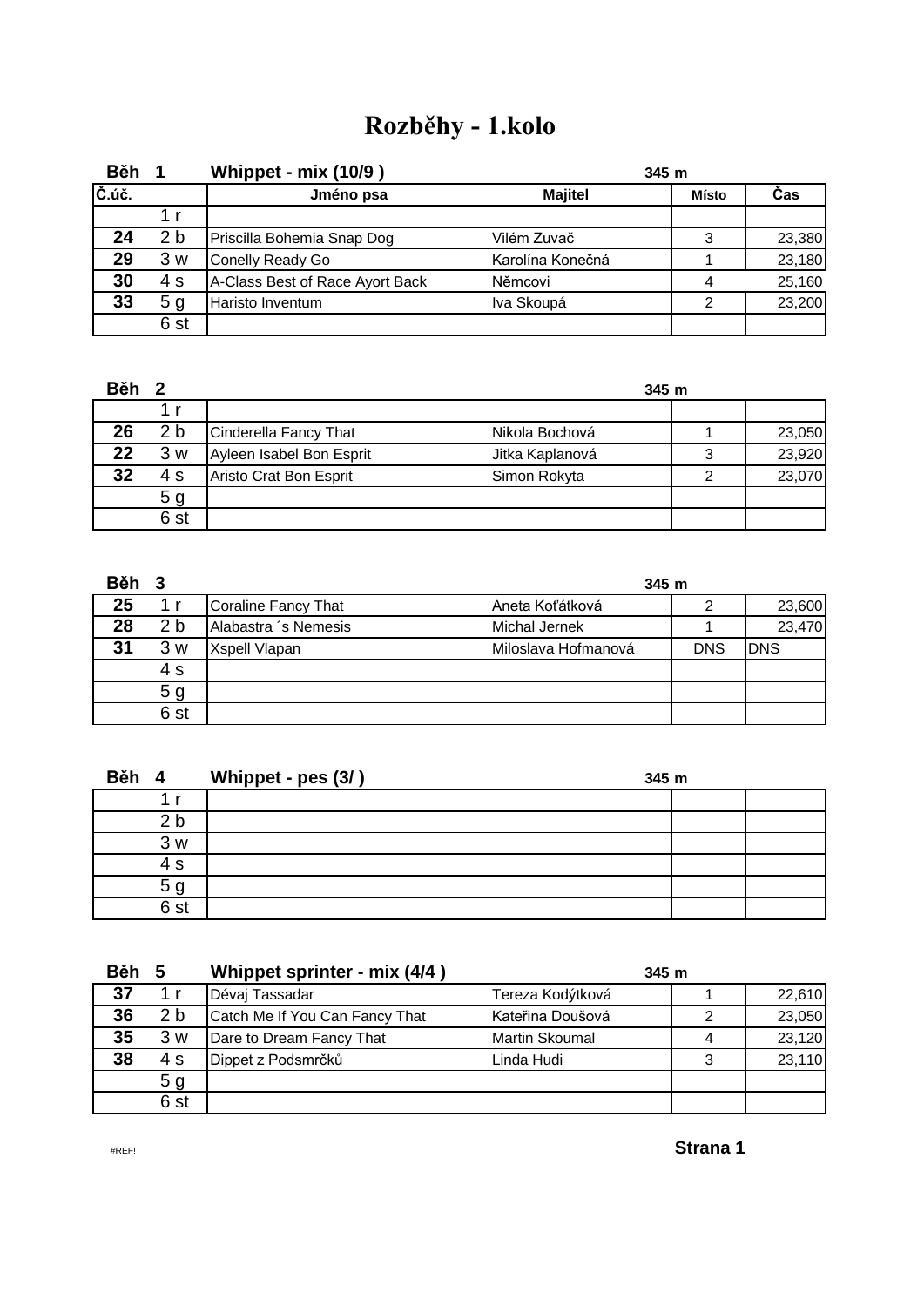## **Rozběhy**

| Běh 6                                                      |                 | Whippet senior - mix (2/2) | 345 m                  |              |        |
|------------------------------------------------------------|-----------------|----------------------------|------------------------|--------------|--------|
| $\check{\mathsf{C}}.\check{\mathsf{u}}\check{\mathsf{c}}.$ |                 | Jméno psa                  | Nár.<br><b>Majitel</b> | <b>Místo</b> | Čas    |
| 39                                                         | 1 r             | Jolene Gentle Heart        | Eva Forejtková         |              | 23,480 |
| 40                                                         | 2 <sub>b</sub>  | Runner Vlapan              | Miroslav Pluskal       | 2            | 23,500 |
|                                                            | 3w              |                            |                        |              |        |
|                                                            | 4 s             |                            |                        |              |        |
|                                                            | 5 <sub>g</sub>  |                            |                        |              |        |
|                                                            | 6 <sub>st</sub> |                            |                        |              |        |

| <b>Běh</b> |                 | Basenji - mix (3/3)  |                  | 345m        |             |  |
|------------|-----------------|----------------------|------------------|-------------|-------------|--|
|            |                 | Dibi Mabanga         | Lucie Popelková  |             | 35,100      |  |
| ?          | 2 b             | Ghini Mabanga        | Lucie Popelková  |             | 33,910      |  |
| 3          | 3 w             | Jupoto Poto Asthenia | Lucie Lenfeldová | <b>DISQ</b> | <b>DISQ</b> |  |
|            | 4 s             |                      |                  |             |             |  |
|            | 5 <sub>g</sub>  |                      |                  |             |             |  |
|            | 6 <sub>st</sub> |                      |                  |             |             |  |

| <b>Běh</b> | - 8             | Italský chrtík - mix (5/3) | 345m                 |   |        |
|------------|-----------------|----------------------------|----------------------|---|--------|
|            |                 |                            |                      |   |        |
| 5          | 2 b             | IEtna Prestissimo          | Marta Wilczynski, PL |   | 31,310 |
|            | 3 w             |                            |                      |   |        |
|            | 4 s             | Bentley Camimo Bianca      | Ludmila Tomanová     | 2 | 30,300 |
| 8          | 5 <sub>q</sub>  | Soltice Light Aweken Force | Marta Wilczynski, PL |   | 30,090 |
|            | 6 <sub>st</sub> |                            |                      |   |        |

| <b>Běh</b> | 9               | Italský chrtík sprinter - mix (5/2) | 345m                |   |        |
|------------|-----------------|-------------------------------------|---------------------|---|--------|
|            |                 |                                     |                     |   |        |
|            | 2 <sub>b</sub>  | Zagato Annaperla                    | Natálie Bezvodová   |   | 28,210 |
|            | 3 w             |                                     |                     |   |        |
|            | 4 s             |                                     |                     |   |        |
| 9          | 5 <sub>g</sub>  | <b>Foccata Bohemia Skara</b>        | Markéta Novodvorská | ⌒ | 28,550 |
|            | 6 <sub>st</sub> |                                     |                     |   |        |

| <b>Běh</b> | 10             | Italský chrtík senior - fena (1/1)         |                  | 345m |        |
|------------|----------------|--------------------------------------------|------------------|------|--------|
| 14         | 1 r            | Karsee Annaperla                           | Helena Šebestová |      | 29,980 |
|            | 2 b            |                                            |                  |      |        |
| <b>Běh</b> | 11             | Italský chrtík sprinter senior - pes (1/1) |                  | 345m |        |
| 16         |                | Kaprice Feritte Bugsy                      | Lucie Primusová  |      | 30,110 |
|            | 2 <sub>b</sub> |                                            |                  |      |        |
|            | 3 w            |                                            |                  |      |        |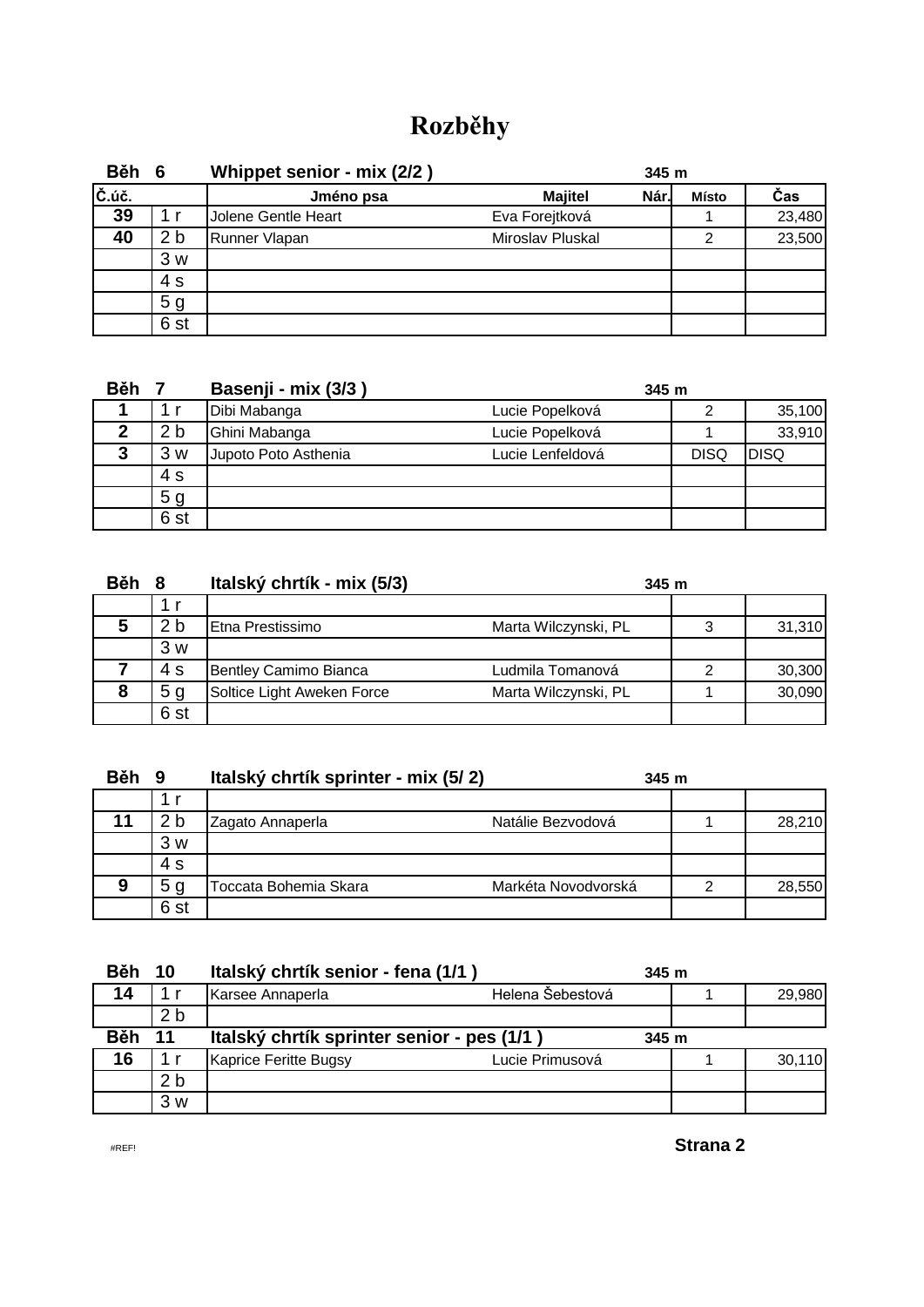# **2. rozběhy**

| <b>Běh 17</b> |                | Whippet - mix         | 345 m           |     |              |        |
|---------------|----------------|-----------------------|-----------------|-----|--------------|--------|
| Č.úč.         |                | Jméno psa             | <b>Majitel</b>  | Čas | <b>Místo</b> | Čas    |
| 26            | 1 r            | Cinderella Fancy That | Nikola Bochová  |     | 2            | 23,020 |
| 28            | 2 <sub>b</sub> | Alabastra 's Nemesis  | Michal Jernek   |     | 3            | 23,270 |
| 25            | 3w             | Coraline Fancy That   | Aneta Koťátková |     |              | 22,450 |
|               | 4 s            |                       |                 |     |              |        |
|               | 5 <sub>g</sub> |                       |                 |     |              |        |
|               | 6 st           |                       |                 |     |              |        |

| <b>Běh 18</b> |                |                            | 345 m           |   |        |
|---------------|----------------|----------------------------|-----------------|---|--------|
| 32            |                | Aristo Crat Bon Esprit     | Simon Rokyta    |   | 23,140 |
| 24            | 2 <sub>b</sub> | Priscilla Bohemia Snap Dog | Vilém Zuvač     |   | 23,270 |
| 22            | 3w             | Ayleen Isabel Bon Esprit   | Jitka Kaplanová | 3 | 23,850 |
|               | 4 s            |                            |                 |   |        |
|               | 5 <sub>g</sub> |                            |                 |   |        |
|               | 6 st           |                            |                 |   |        |

| <b>Běh</b> | - 19           |                                 | 345 m            |   |        |
|------------|----------------|---------------------------------|------------------|---|--------|
| 29         |                | Conelly Ready Go                | Karolína Konečná |   | 22,910 |
| 33         | 2 <sub>b</sub> | Haristo Inventum                | Iva Skoupá       |   | 23,870 |
| 30         | 3<br>W         | A-Class Best of Race Ayort Back | Němcovi          | 3 | 24,780 |
|            | 4 s            |                                 |                  |   |        |
|            | 5 <sub>g</sub> |                                 |                  |   |        |
|            | 6 st           |                                 |                  |   |        |

| <b>Běh 20</b> |                 | Whippet licenční běhy     | $345$ m       |   |        |
|---------------|-----------------|---------------------------|---------------|---|--------|
| 46            |                 | Descartes z Podsmrčků     | Jírová        |   | 25,270 |
| 47            | 2 <sub>b</sub>  | Alfie Bluey Grace Dog     | Iva Krsičková |   | 25,390 |
| 72            | 3<br>W          | sparing. Venus Ayort Back |               | 3 | 26,400 |
|               | 4 s             |                           |               |   |        |
|               | 5 <sub>g</sub>  |                           |               |   |        |
|               | 6 <sub>st</sub> |                           |               |   |        |

| <b>Běh 21</b>  |  |  | 345 m |  |  |  |  |
|----------------|--|--|-------|--|--|--|--|
|                |  |  |       |  |  |  |  |
| b              |  |  |       |  |  |  |  |
| 3w             |  |  |       |  |  |  |  |
| 4 s            |  |  |       |  |  |  |  |
| 5 <sub>g</sub> |  |  |       |  |  |  |  |
| 6 st           |  |  |       |  |  |  |  |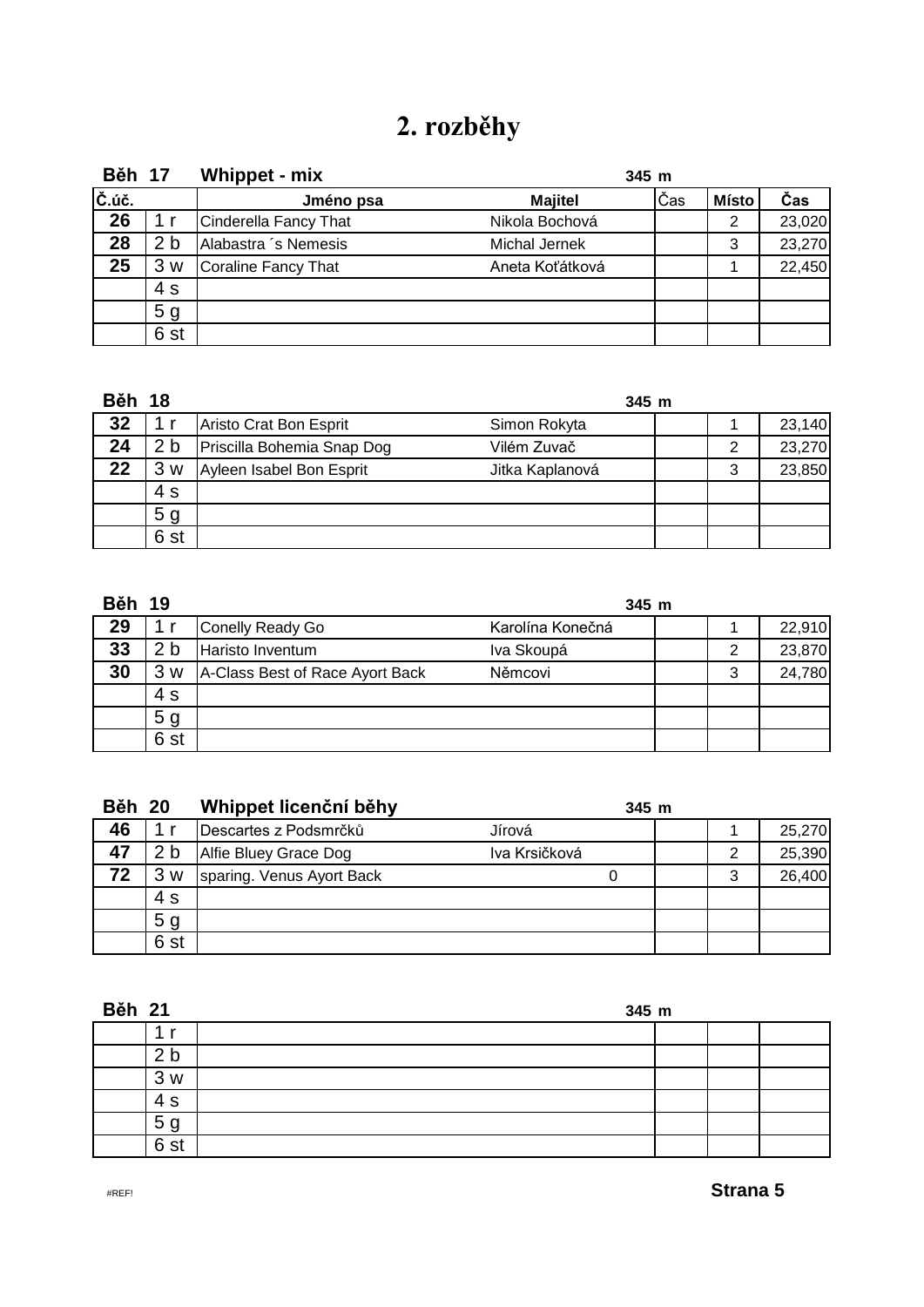## **Soloracing**

|                                       | <b>Whippet - mix</b>                                 |                        | 345 m |            |  |
|---------------------------------------|------------------------------------------------------|------------------------|-------|------------|--|
| $\overline{\check{\mathsf{C}}}$ . úč. | Jméno psa                                            | <b>Majitel</b><br>Nár. |       | Čas        |  |
| 41                                    | Dare to Shine Fancy That                             | Marie Koťátková        | 23,1  | 23,150     |  |
| 42                                    | Dare to Win Fancy That                               | Eva Vacková            | 23,39 | 23,420     |  |
| $\overline{43}$                       | Diana Ayort Back                                     | Němcovi                | 23,49 | 23,570     |  |
| 44                                    | Oxymoron Bohemia Snap Dog                            | Lenka Voráčková        | 24,54 | <b>DNF</b> |  |
|                                       |                                                      |                        |       |            |  |
|                                       | Ukázkové běhy 345m                                   |                        |       |            |  |
| $\mathbf{3}$                          | Jupoto Poto Asthenia                                 | Lucie Lenfeldová       |       | 32,680     |  |
| $\overline{19}$                       | Casanova Deluca Moravia                              | Josefina Slezáková     |       | 25,570     |  |
| $\overline{51}$                       | it. Aimee Annaperla                                  | Helena Šebestová       | mimo  | 31,900     |  |
| $\overline{52}$                       | it. Ziconic Annaperla                                | Natálie Bezvodová      |       |            |  |
| $\overline{53}$                       | it. Adisiah Asher                                    | Vendulka Musilová      | 29,95 |            |  |
| 48                                    | Dare Devil Fancy That                                | Iva Kaucká             |       |            |  |
| 55                                    | wh. Dare to be Different                             | Alena Zikmundová       | 23,34 |            |  |
| 56                                    | wh. Spartacus Vlapan                                 | Evžen Molnár           | 24,09 | 23,560     |  |
| 57                                    | wh. Ragnarok de la Deésse Aux Bras Blan Evžen Molnár |                        | 23,79 | 23,800     |  |
| 54                                    | wh. Wizzard Vlapan                                   | Věra Somogyiová        | 21,86 | 21,750     |  |
| $\overline{58}$                       | bas. Beatriss Pod Makiem                             | Tereza Kodýtková       | 32,73 | 31,710     |  |
| 62                                    | wh. Belbet Grace Dog                                 | Eva Forejtková         | 23,21 | 23,230     |  |
| $\overline{34}$                       | Wiss Vlapan                                          | Zuzana Dvořáková       | 23,23 |            |  |
|                                       | Ukázkové běhy 480m                                   |                        |       |            |  |
|                                       | Delafroza                                            |                        | 36,96 | 37,000     |  |
| 60                                    | sal. Afshar Century Mohabbat                         | Jaromír Holec          | 34,6  | 34,600     |  |
| $\overline{17}$                       | Izzy Putimská brána                                  | Radka Nevěčná          | 38,04 | 42,500     |  |
| 71                                    | COCO                                                 | 0                      | 36,91 | 37,600     |  |
| $\overline{73}$                       | <b>CASHMERE</b>                                      | 0                      | 34,77 | 35,060     |  |
|                                       | Ukázková rovinka                                     |                        |       |            |  |
| 61                                    | it. Luna                                             | Marta Wilczynski, PL   |       |            |  |
|                                       |                                                      |                        |       |            |  |
|                                       |                                                      |                        |       |            |  |
|                                       |                                                      |                        |       |            |  |
|                                       |                                                      |                        |       |            |  |
|                                       |                                                      |                        |       |            |  |
|                                       |                                                      |                        |       |            |  |
|                                       |                                                      |                        |       |            |  |
|                                       |                                                      |                        |       |            |  |
|                                       |                                                      |                        |       |            |  |
|                                       |                                                      |                        |       |            |  |
|                                       |                                                      |                        |       |            |  |
|                                       |                                                      |                        |       |            |  |
|                                       |                                                      |                        |       |            |  |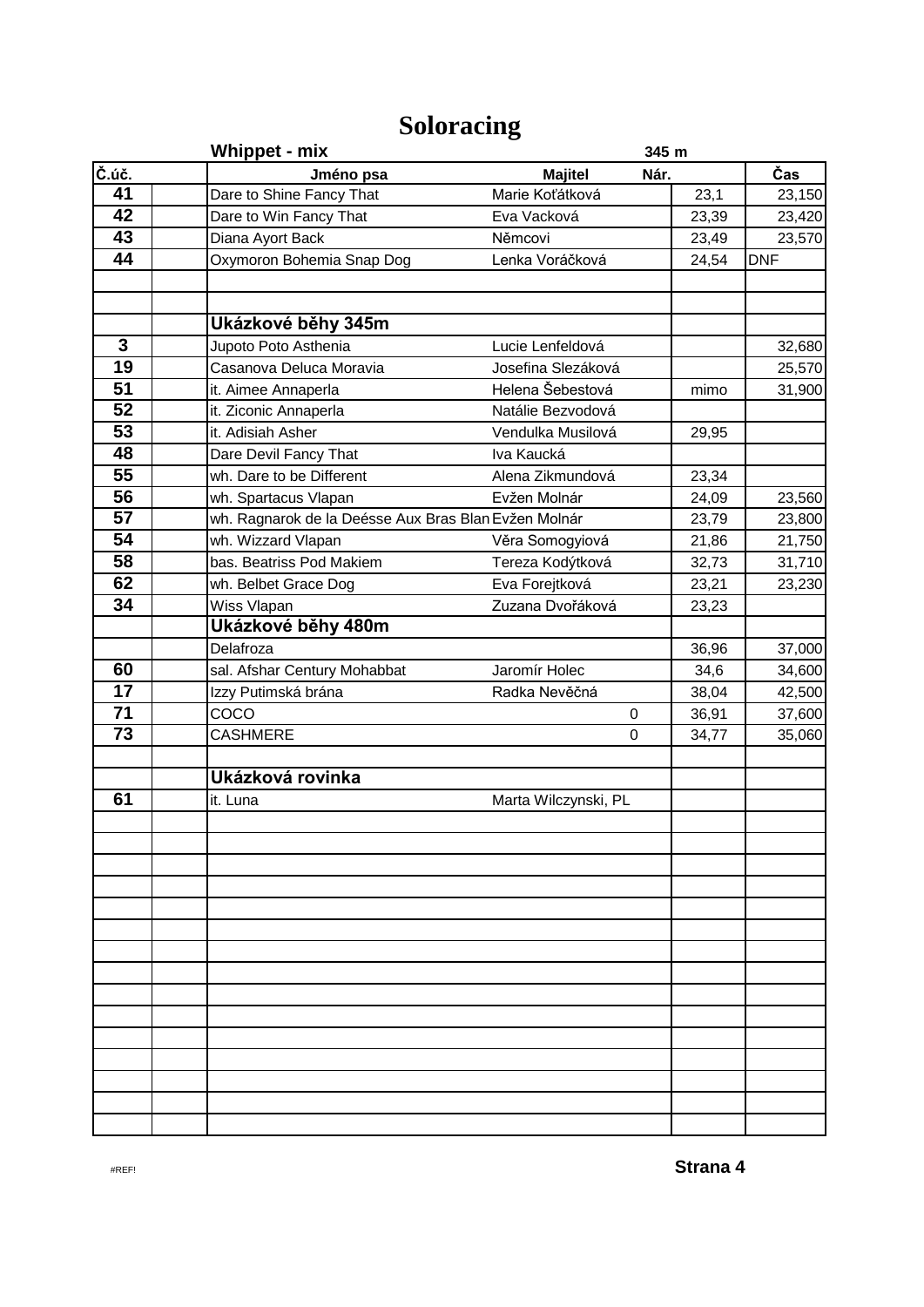### **Finále**

| <b>Běh 22</b> |                | Basenji - mix        |                 | 345m  |       |        |
|---------------|----------------|----------------------|-----------------|-------|-------|--------|
| Č.úč.         |                | Jméno psa            | <b>Majitel</b>  |       | Místo | Čas    |
| $\mathbf 2$   |                | <b>Ghini Mabanga</b> | Lucie Popelková |       |       | 34,080 |
|               | 2 <sub>b</sub> | Dibi Mabanga         | Lucie Popelková |       | 2     | 35,100 |
|               | 3 w            |                      |                 |       |       |        |
| <b>Běh</b>    | 23             | Saluki senior - feny |                 | 345 m |       |        |
| 20            |                | Danya al Naquawa     | Lea Furyová     |       |       | 28,690 |
|               | 2 <sub>b</sub> |                      |                 |       |       |        |

| <b>Běh 24</b> |                | Italský chrtík senior - fena         |                 | 345 m |  |        |
|---------------|----------------|--------------------------------------|-----------------|-------|--|--------|
| 14            |                | Karsee Annaperla                     | Helena Šebestov |       |  | 30,050 |
|               | 2 <sub>b</sub> |                                      |                 |       |  |        |
| <b>Běh 25</b> |                | Italský chrtík sprinter senior - pes |                 | 345 m |  |        |
| 16            |                | Kaprice Feritte Bugsy                | Lucie Primusová |       |  | 29,860 |
|               | 2 <sub>b</sub> |                                      |                 |       |  |        |
|               | 3<br>W         |                                      |                 |       |  |        |

| <b>Běh 26</b> |                | Italský chrtík sprinter - mix |                  | 345m |        |
|---------------|----------------|-------------------------------|------------------|------|--------|
| 11            |                | Zagato Annaperla              | Natálie Bezvodov |      | 27,760 |
| 9             | 2 <sub>b</sub> | Toccata Bohemia Skara         | Markéta Novodvo  |      | 28,650 |
|               | 3w             |                               |                  |      |        |
|               | 4 s            |                               |                  |      |        |
|               | 5 <sub>g</sub> |                               |                  |      |        |
|               | 6 st           |                               |                  |      |        |

| <b>Běh 27</b> |                | Italský chrtík - mix         |                  | 345m |   |        |
|---------------|----------------|------------------------------|------------------|------|---|--------|
| 8             |                | Soltice Light Aweken Force   | Marta Wilczynski |      |   | 29,400 |
|               | 2 <sub>b</sub> | <b>Bentley Camimo Bianca</b> | udmila Tomano    |      | っ | 29,680 |
| 5             | 3<br>W         | Etna Prestissimo             | Marta Wilczynski |      | 3 | 30,450 |
|               | 4 s            |                              |                  |      |   |        |
|               | 5 <sub>g</sub> |                              |                  |      |   |        |
|               | 6 st           |                              |                  |      |   |        |

| <b>Běh 28</b> |                | Whippet senior - mix |                  | 345m |   |        |
|---------------|----------------|----------------------|------------------|------|---|--------|
| 39            |                | Jolene Gentle Heart  | Eva Forejtková   |      |   | 23,630 |
| 40            | 2 <sub>b</sub> | Runner Vlapan        | Miroslav Pluskal |      | 2 | 24,180 |
|               | 3w             |                      |                  |      |   |        |
|               | 4 s            |                      |                  |      |   |        |
|               | 5 <sub>g</sub> |                      |                  |      |   |        |
|               | 6 st           |                      |                  |      |   |        |